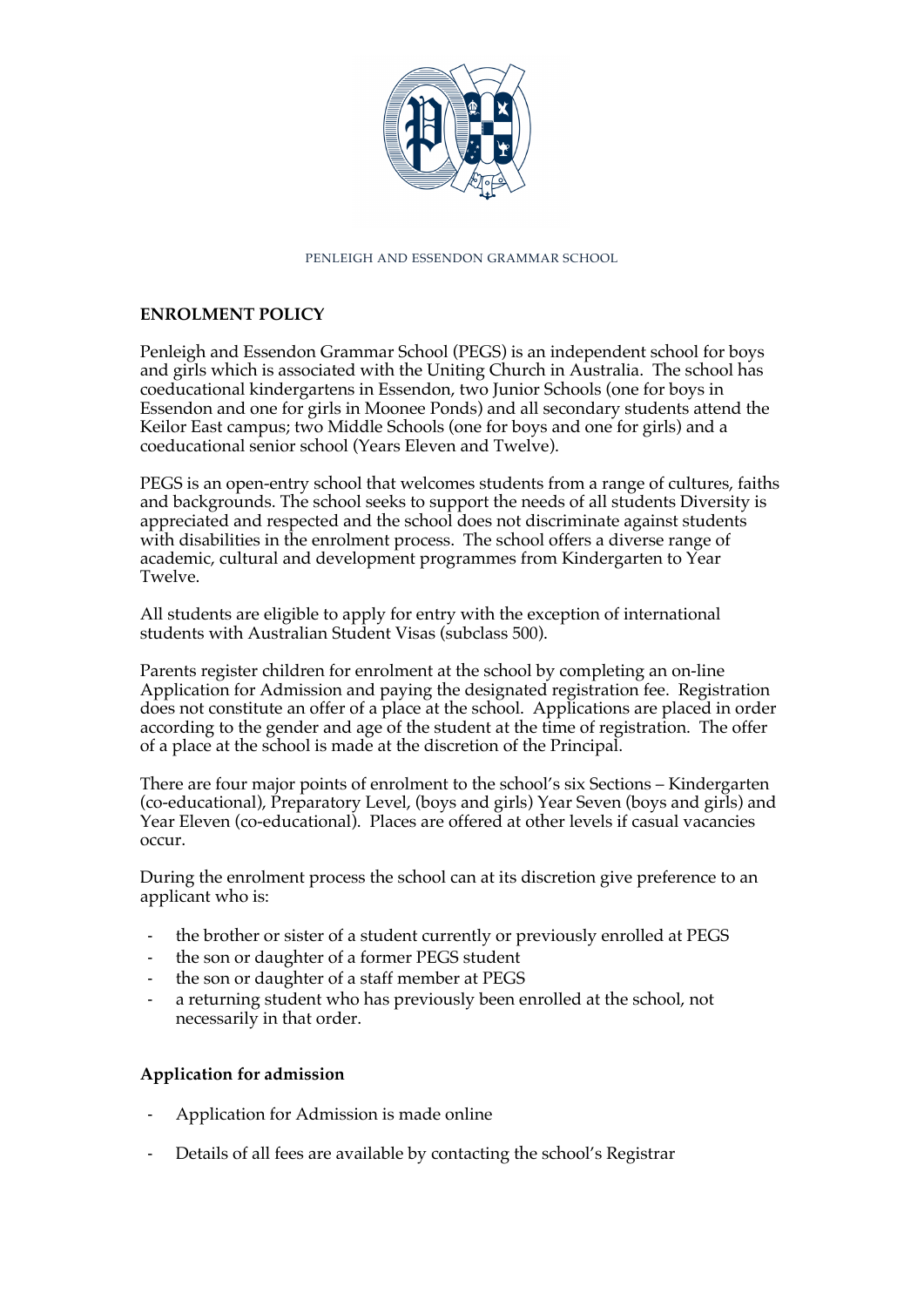- Upon registration, all prospective students are placed on the school's waiting list. Registration of unborn children will not be accepted.
- The school will contact parents in the year prior to the proposed year of entry and indicate, as soon as it is practicable, if there is a place in the appropriate Section of the school. The place will be offered after an interview including parents, the students and the Principal or his or her delegate.
- Parents/guardians are reminded that prior to a child's enrolment at primary school an Immunisation History Statement from the Australian Immunisation Register must be provided as proof of immunisation status. This record must be provided whether or not the child is immunised and it is the parent's/guardian's responsibility to ensure that the Statement is transferred should a child move primary schools.
- Subject to Division 3 of the Equal Opportunity Act 1995, the school reserves the right to decline any student without expressing a reason for its decision. The registration of a student does not guarantee his or her enrolment at the school.
- The acceptance and confirmation of a place at the school is subject to the payment of a fee-in-advance. The fee-in-advance is \$4000 for the first enrolment and \$1500 for any subsequent enrolment from the same family. The fee-inadvance of \$4000 is refunded at the conclusion of a family's last enrolment at the school and the fee-in-advance of \$1500 is refunded at the conclusion of other enrolments.
- A student is deemed to be enrolled at the school upon the payment of the fee-inadvance.
- If a student withdraws from the school prior to entry, the fee-in-advance may be refunded at the discretion of the Finance Committee of the Board of Management.
- If a student withdraws from the school prior to the conclusion of a student's proposed enrolment, all fees paid in advance are refunded on a pro-rata basis and in a manner consistent with the Business Regulations of the school.
- If any dispute occurs in regard to the payment or refund of fees, parents should write to the Principal and ask for their concerns to be directed to the Board of Management. If the matter cannot be resolved by this process, an independent lawyer will be appointed to furnish resolution of the dispute.
- In accepting an offer of a place at the school for their child, parents enter into a contract with the school whereby they agree to pay all fees and be subject to the Business Regulations of the school.
- A proportion of funds raised or fees collected may be applied to the conduct of the school's ELC (Kindergarten).
- Parents agree that the admission and continued attendance of any student at the school is conditional upon the observance by the student of the Rules of the School. These Rules may, from time to time, be subject to change.
- It is a condition of admission and continued attendance of students at the school that parents, on their own behalf and on behalf of the student, are aware of the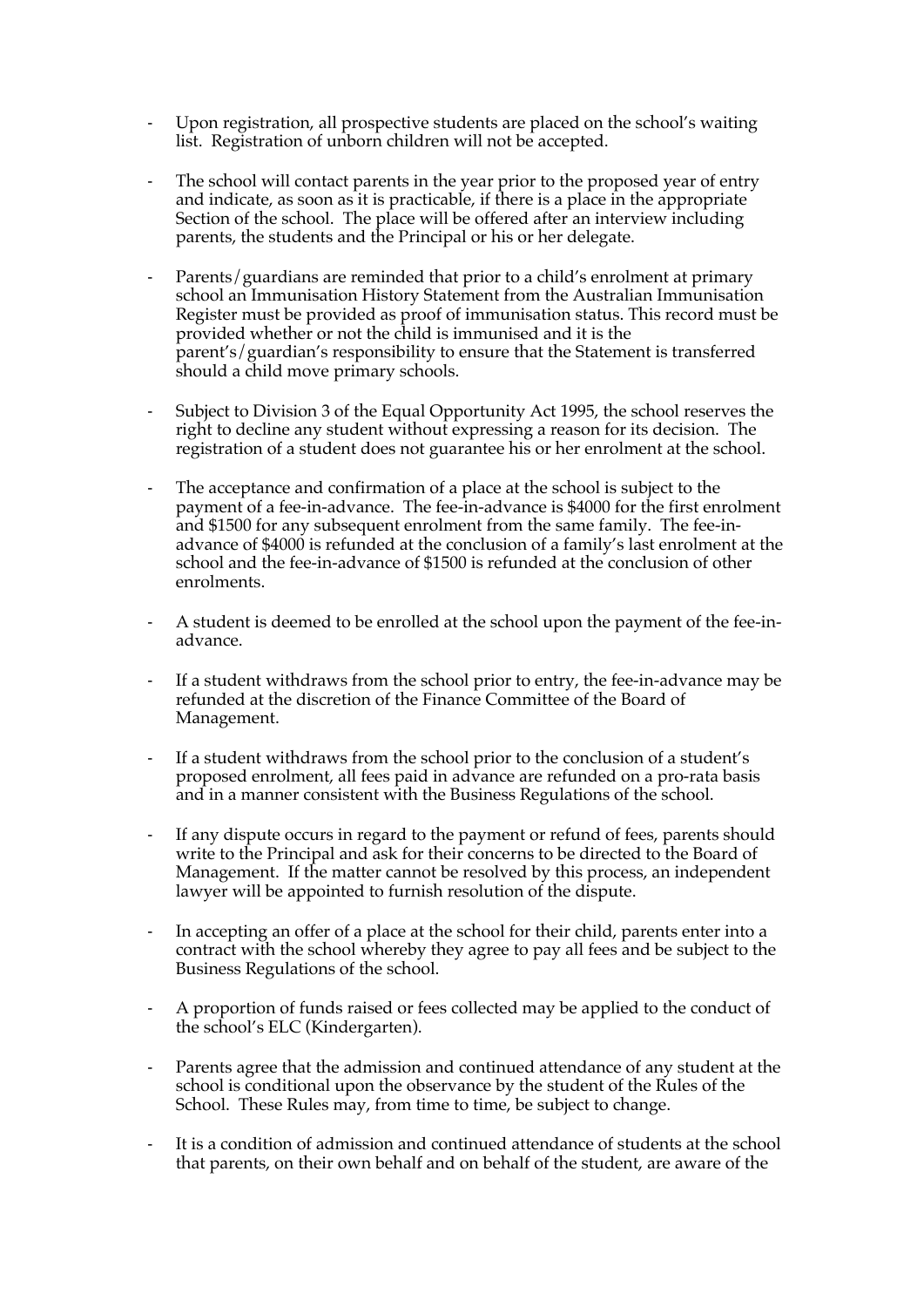Rules of the School and accept that such admission and continued attendance of the student is conditional upon the observance of the Rules of the School.

The school will contact parents on a regular basis to ensure that it has accurate and current contact information, including addresses, phone numbers, email addresses and medical information. The school expects parents to promptly inform the school if this information changes.

## **Business regulations**

- For these regulations, the word "fees" includes all fees charged by the school.
- Fees are fixed by the Board of Management and are subject to variation. Where possible, notification of any alteration to fees will be given in writing and in advance.
- School fees have three major components: tuition, composite and school development fees. The fees are normally charged in three equal instalments at the beginning of Terms One, Two and Three. Alternative payment options are available and are offered annually in writing. Other fees are charged when appropriate.
- A discount of 10% is provided on tuition fees for students in Preparatory Level to Year Twelve when a family has two or three children enrolled at these levels. The discount is 20% of tuition fees for students from Preparatory Level to Year Twelve when a family has four or more children at these levels.
- Fees are payable in advance upon the rendering of an account. A late payment fee is charged on accounts that have not been paid in full within thirty days of the commencement of the term in which they are issued.
- If fees remain unpaid at the end of a term, a student may not return to the school in the following term except in cases where a prior arrangement has been made with the Principal or Director of Finance.
- Two terms' notice in writing or the payment of two terms' fees in lieu is required if a student is removed or ceases to attend the school.
- No remission of fees is provided if a student is absent from school during his or her period of enrolment.
- These regulations, and the availability of a complaints and appeals process, do not remove the right of a student and his or her parents to take action under Australian consumer protection law.

## **Students with individual needs**

PEGS recognises and celebrates diversity and seeks to support the individual needs of all students.

Parents are requested to inform the school if their child has any disability or learning difficulty that may affect his or her education and which may require adjustments by the school to meet these individual needs.